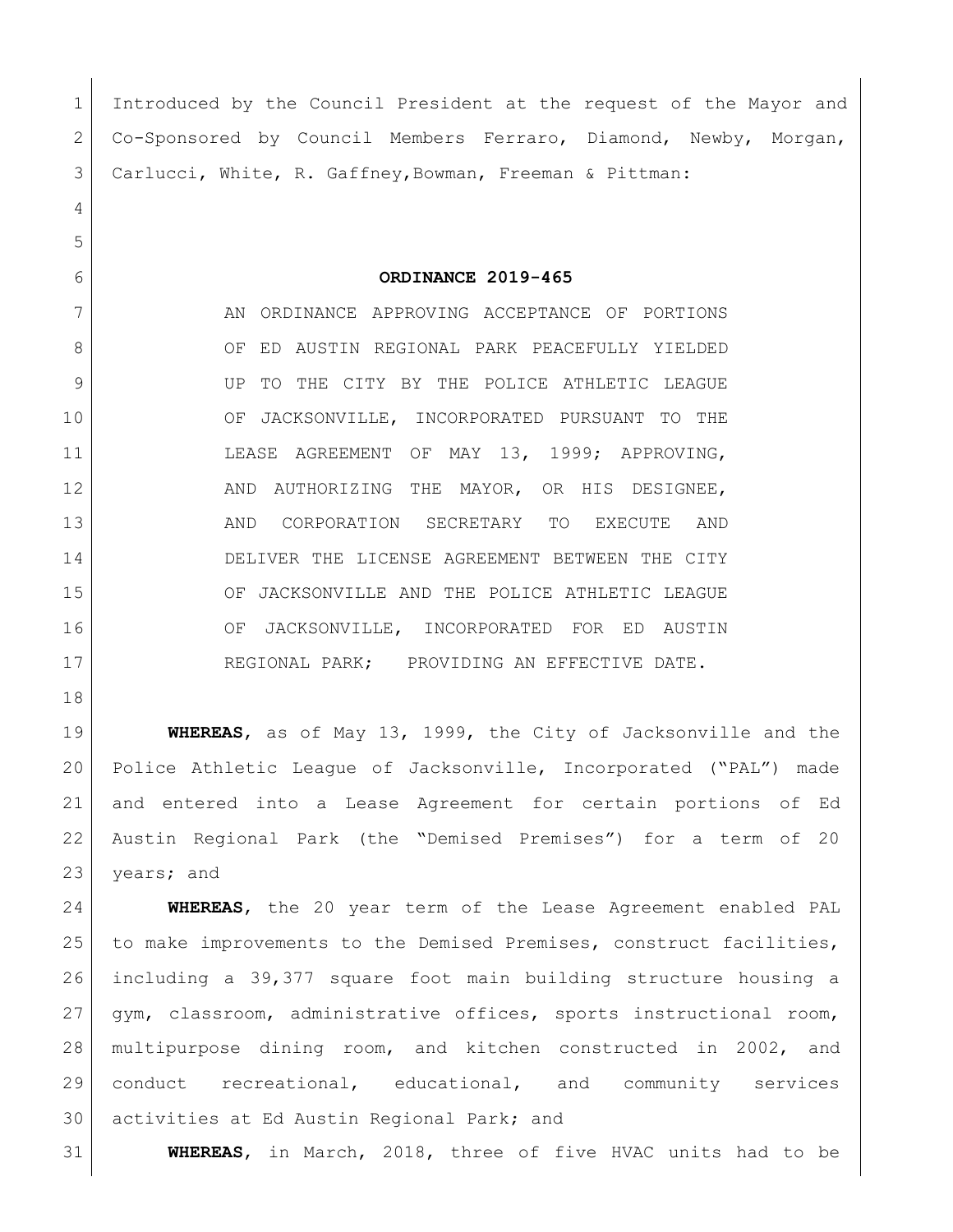replaced and the two remaining HVAC units will need to be replaced 2 in the near future; and

 **WHEREAS**, upkeep and maintenance have continued to increase at 4 the ageing Demised Premises; and

 **WHEREAS**, the current term of the Lease Agreement expires May 12, 2019; and

 **WHEREAS**, PAL does not wish to exercise the renewal option of the 1999 Lease Agreement for an additional 20 years, but instead wishes to yield up peacefully to the City the Demised Premises in good and tenantable repair at the expiration of the current term 11 | pursuant to the Lease Agreement; and

 **WHEREAS**, PAL wishes to continue to serve the community and wishes to enter into a license agreement under which it will continue to offer programming and recreational activities at Ed 15 Austin Regional Park; now therefore

**BE IT ORDAINED** by the Council of the City of Jacksonville:

 **Section 1. Acceptance of Demised Premises approved.** There is hereby approved acceptance of the Demised Premises peacefully yielded up to the City by PAL in good and tenantable repair upon expiration of the current lease term on May 12, 2019, pursuant to 21 the Lease Agreement.

 **Section 2. License Agreement approved and execution authorized.** There is hereby approved, and the Mayor, or his designee, and Corporation Secretary are hereby authorized to execute and deliver, the License Agreement between the City of Jacksonville and the Police Athletic League of Jacksonville, Incorporated for Ed Austin Regional Park, a copy of which has been placed **ON FILE** with the Office of Legislative Services.

 **Section 3. Effective Date.** This ordinance shall become effective upon signature by the Mayor or upon becoming effective